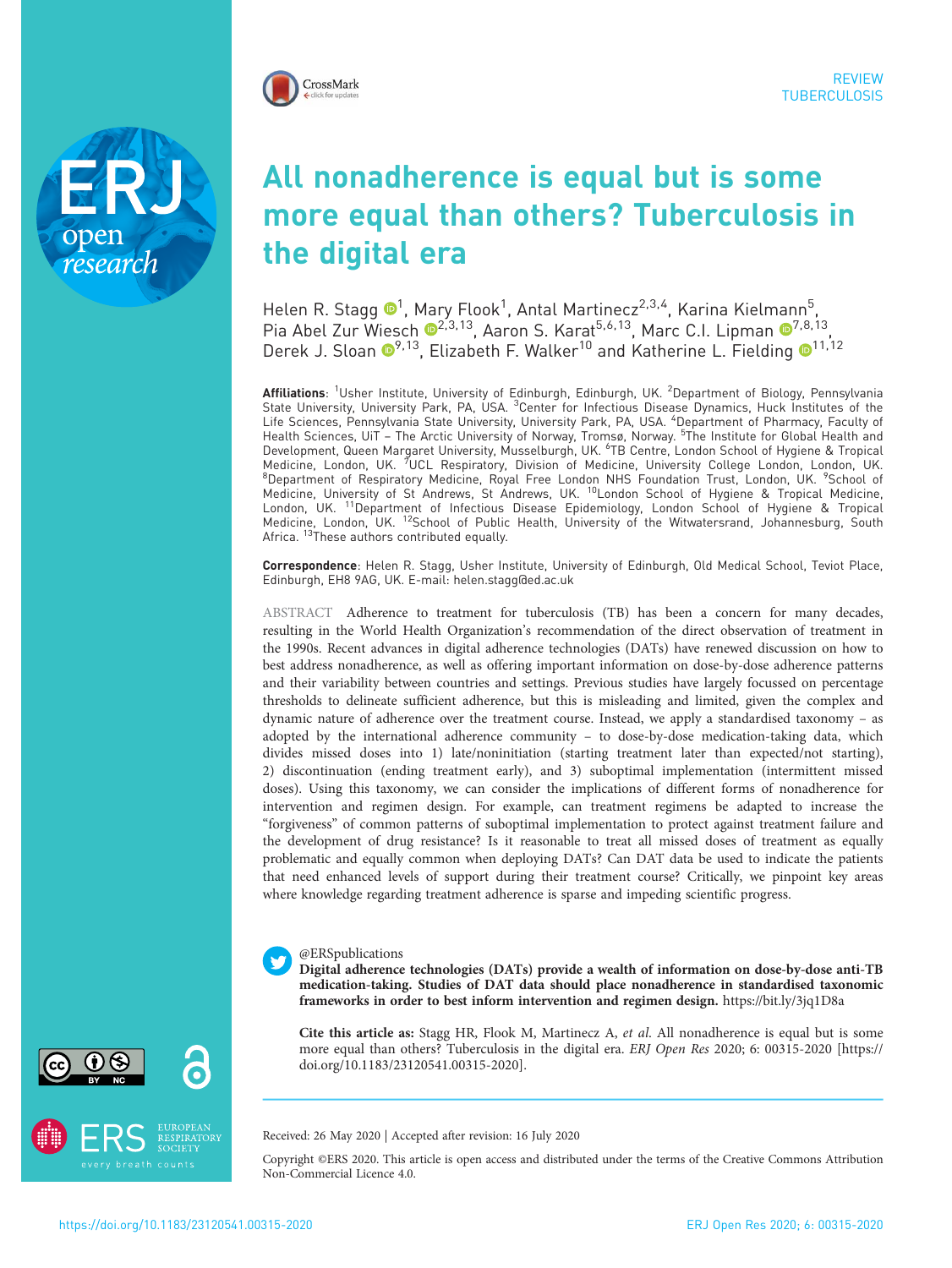# Introduction

Many decades after trials of antimicrobials for tuberculosis (TB) [[1\]](#page-10-0), the standard treatment for drug-sensitive disease remains lengthy at 6 months; regimens for drug-resistant disease can last for 2 years [[2\]](#page-10-0). Concerns about adherence to treatment over such long periods – and the implications of that nonadherence – led to the World Health Organization (WHO) recommendation of directly observed treatment (DOT) in 1994 [\[3, 4](#page-10-0)].

In recent years, digital adherence technologies (DATs; including SMS-based reminders, video-supported therapy [VOT], and medication monitor boxes) have increasingly been tested as remote alternatives to DOT/other standards of care as they are potentially cheaper, more acceptable, and less financially and temporally burdensome [\[5](#page-10-0), [6\]](#page-10-0). DATs provide healthcare workers with regular, up-to-date, information on how medication has been taken (either accessed at each appointment or remotely each day). DATs can be provided in different ways, e.g. to all patients as the sole source of support or as part of a package of interventions that is personalised to an individual's needs [\[7\]](#page-10-0). Intervention packages may be reviewed as a result of appointment-by-appointment (or remote dose-by-dose) evaluation of DAT data that demonstrates the need for enhanced treatment support [[8](#page-10-0), [9\]](#page-10-0). Such reviews could also help to determine the patients least in need of dose-by-dose monitoring, i.e. providing a "step-down" approach during treatment.

Like DOT, DATs are interventions to promote dose-taking that assumes all doses are of equal importance. This one-size-fits-all approach latently assumes that missed doses are essentially interchangeable, i.e. that each is of equal importance in terms of its clinical implications. This may not be the case; early-stage adherence when bacterial loads are higher may be more important than late stage, for example. Additionally, it is assumed that DOT and DATs work equally well across the entire treatment period, which is not always true [[10](#page-10-0)].

The advent of DATs provides a unique moment to reassess our global approach to nonadherence to anti-TB medications. Assuming that DAT event monitoring is equivalent to dose-taking, DAT devices provide rich digital datasets of date- and time-stamped information that have not previously been available to the research community. Key lessons about anti-TB medication-taking and best practice for DAT deployment can be learnt, in order to avoid a simple duplication of our current global DOT approach and better personalise clinical care.

In this paper, we take the opportunity of ongoing global evaluation and roll-out of DATs to review and refine a classification of nonadherence to treatment, examine the evidence for the global burden and association of different types of nonadherence with treatment outcomes, and consider what this refined classification of nonadherence means for intervention and regimen design and deployment.

#### What is nonadherence?

In this paper, we adopt a definition of adherence that emphasises the patient's role in agreeing a treatment plan i.e.:

Adherence – when a patient's dose-taking, at any stage during treatment, matches mutually agreed recommendations from the prescriber [[11](#page-10-0)].

Therefore, nonadherence represents a divergence from this agreement.

Traditionally, TB research has assessed nonadherence using simple 80–90% thresholds of doses taken across the duration of treatment. To date, few studies have determined whether 80–90% is the optimal point of inflection. Furthermore, this simple binary classification masks extensive complexity across the treatment period. Given this complexity, it is essential to lay out definitions and descriptors [[12](#page-10-0), [13](#page-10-0)]. In 2010, partly coordinated by the European Society for Patient Adherence, Compliance and Persistence (ESPACOMP), a new taxonomy for nonadherence was launched [[14](#page-10-0)]. This is the only globally accepted taxonomy for nonadherence, which consists of three core concepts, mappable using dose-by-dose data, such as that provided by DATs ([figure 1a](#page-2-0) and b):

1) Initiation, which tracks when the first dose of a regimen is taken relative to the intended start date.

- 2) Discontinuation, which documents the cessation of treatment.
- 3) Implementation how doses are taken during the period of persistence (the time frame between initiation and discontinuation), i.e. intermittent missed doses (treatment gaps).

As a condition with a time-limited treatment period, TB lends itself to this definitions framework. Drug-sensitive TB is treated for 6 months with an all-oral regimen, starting with four drugs administered over 2 months (initiation phase; not to be confused with treatment initiation), followed by two drugs over 4 months (continuation phase) [\[15](#page-10-0)]. It is usually dosed daily; in some places, thrice-weekly regimens (although problematic in their own right, see below) are utilised to allow to make DOT less burdensome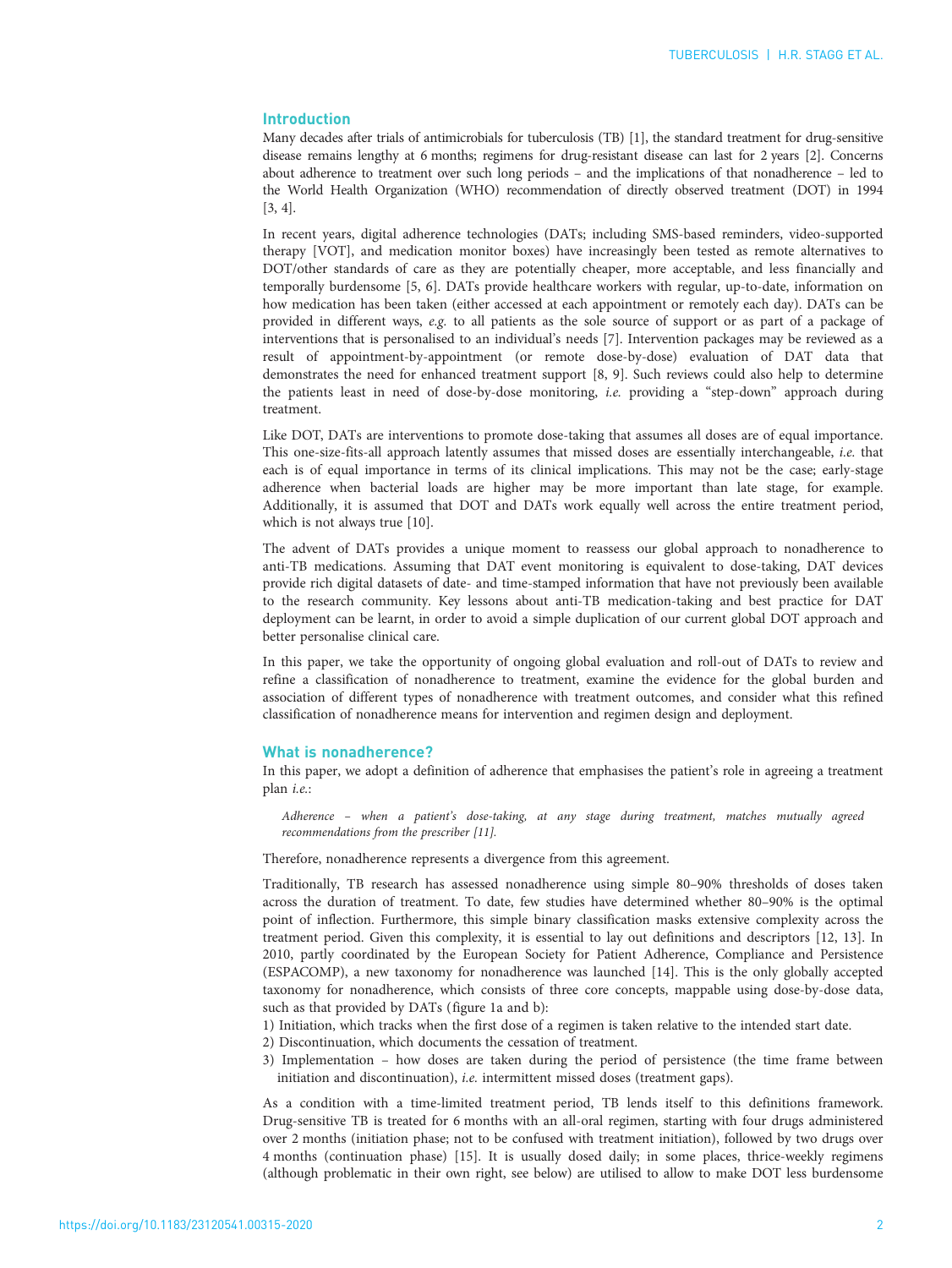<span id="page-2-0"></span>

FIGURE 1 The different components of nonadherence to treatment. Using the standard taxonomy described by VRIJENS et al. [\[14\]](#page-10-0), it is possible to distinguish between the first and last prescribed doses of medication and the first and last doses taken. In terms of sources of nonadherence: firstly (panel (a)), individuals may initiate treatment later than agreed with their clinician. Secondly, treatment may be discontinued early, i.e. before the last prescribed dose. Persistence is the period between initiation and discontinuation. Thirdly (panel (b)), nonadherence arises from how individuals implement their medication; doses may be missed intermittently. In this diagram, the complete regimen is only 10 doses. Panel (c) shows the impact of discontinuation within an illustrated population of eight patients taking six doses of treatment each before treatment is stopped. 38% (1–3) discontinue their treatment early, all at different time points. 75% of patients (3–8) display some form of suboptimal implementation. Despite this, doses missed due to discontinuation make up half of nonadherence across the entire patient population. Panel (d) illustrates different types of suboptimal implementation. Patient 1 – short, irregular gaps. Patient 2 – long, irregular gaps. Patient 3 – regular gaps. Treatment is not stopped after the last illustrated dose. Green – dose taken, white – missed due to suboptimal implementation, orange – missed due to discontinuation. Panels (a) and (b) adapted from VRIJENS et al. [\[14](#page-10-0)].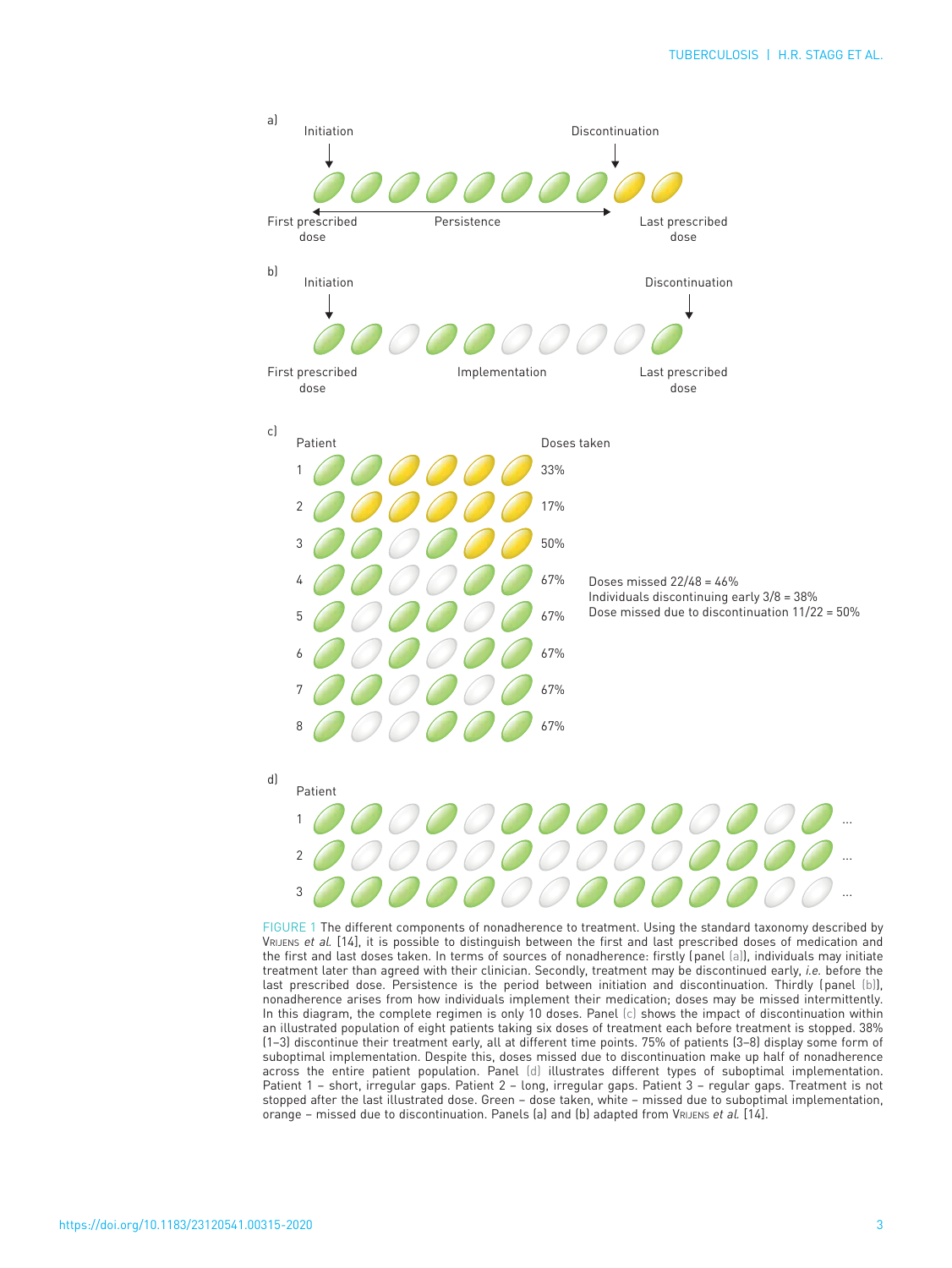<span id="page-3-0"></span>on both the patient and the healthcare system. Fixed dose combination (FDC) pills are used in many settings. Thus the number of treatment doses expected to be taken in a week can vary from place to place and patient to patient; the number of pills this represents will also vary depending upon a patient's weight. For drug-resistant TB, both regimens themselves and their dosing becomes more complex, and treatment lengthier [\[16\]](#page-10-0).

Within the context of nonadherence to TB treatment, the core concepts can be mapped as follows:

- 1) Late initiation of, or not initiating, treatment: this charts the time frame between the intended treatment start date after a patient is informed of their diagnosis and the first dose being taken. The reasons for issues with initiation are multifactorial. Delays can be due to a lag in, or nonacquisition of, medication, as well as provided medication not being taken. Noninitiation may be driven by failures in the access of/ linkage to care cascade with drivers and consequences that are, therefore, different from late initiation.
- 2) Early discontinuation of treatment, e.g. due to loss to follow-up (LFU; previously known as default) [\[17](#page-10-0)].
- 3) Suboptimal implementation  $[12]$  $[12]$  $[12]$ , *i.e.* the form of nonadherence that has been the focus of both observational studies and clinical trials.

Of note, LFU – as defined by the WHO  $[17]$  $[17]$  $[17]$  – is not a clear-cut proxy for early discontinuation of treatment. This is because it is both a standardised end-of-treatment outcome that is reported within surveillance systems (treatment is interrupted for two consecutive months or more), as well as occurring when a TB patient does not start treatment ("initial LFU" or "pretreatment LFU") [\[18, 19\]](#page-11-0). LFU thus 1) contains some noninitiation and 2) is not the only form of discontinuation due to the time constriction placed upon it. Furthermore, LFU documents nonengagement with clinical appointments, not medication-taking per se.

In the following sections, we discuss how the effect of the three core concepts of nonadherence on TB control depends on two factors: 1) the prevalence of each kind of nonadherence and 2) the impact of each type on treatment outcomes. Throughout this paper, we use a previously published dataset of DAT data to provide a worked example of the concepts that we illustrate (table 1).

### Late or noninitiation

What is the global burden?

Among our core components of nonadherence, noninitiation is arguably most on the global map, as a component part of the WHO's campaign to find and treat the "missing millions" [\[21\]](#page-11-0). The precise number of patients not starting treatment is unknown, although WHO estimates treatment coverage to be 69%

| <b>Domain</b>                                                     | <b>Suboptimal implementation</b>                                                                                                                                                                                                           | <b>Discontinuation</b>                                                                                                                                                                                                                                               |
|-------------------------------------------------------------------|--------------------------------------------------------------------------------------------------------------------------------------------------------------------------------------------------------------------------------------------|----------------------------------------------------------------------------------------------------------------------------------------------------------------------------------------------------------------------------------------------------------------------|
| <b>Number of participants</b><br>affected                         | 748/780 (95.9%) of all participants suboptimally<br>implemented their treatment.                                                                                                                                                           | 235/780 (30.1%) of all participants discontinued<br>early.                                                                                                                                                                                                           |
| Number of doses missed                                            | 9487/16794 (56.4%) missed doses were due to<br>suboptimal implementation.                                                                                                                                                                  | 7307/16794 (43.5%) missed doses were due to early<br>discontinuation.                                                                                                                                                                                                |
| Patterns displayed                                                | The median gap length per patient was one dose,<br>with a maximum number of gaps per participant of<br>24. 176/780 individuals (22.6%) had gaps of seven<br>doses (a fortnight) or more. Suboptimal<br>implementation increased over time. | 5.1% of individuals had discontinued treatment by the<br>end of month 2, 14.4% by the end of month 4,<br>18.2% by the end of month 5, 36.3% by the end of<br>month 6 (including individuals missing only their<br>last dose).                                        |
| Link between suboptimal<br>implementation and<br>discontinuation? | Missed doses in the initiation phase due to suboptimal implementation associated with increased risk of<br>discontinuation in the continuation phase.                                                                                      |                                                                                                                                                                                                                                                                      |
| Implications for intervention<br>and regimen design               | The causes of large numbers of short gaps need to<br>be ascertained and addressed by an effective<br>intervention.                                                                                                                         | Given the burden of discontinuation and when it<br>occurs, shortened regimens may have been helpful<br>in this setting. Early-stage suboptimal<br>implementation could act as an indicator of<br>patients who require an intervention to prevent<br>discontinuation. |

## TABLE 1 The implications of nonadherence patterns for intervention and regimen design: worked example from China

In a study of 780 patients from a pragmatic cluster-randomised trial in China of electronic reminders to improve treatment adherence [9, 12], data were taken from the control arm of the trial (electronic reminders set to silent, thus no intervention to promote adherence). Medication monitor boxes provided granular data as to whether each individual dose was taken (box opening used as a proxy). Treatment was dosed every other day. All patients initiated treatment within this study. Decision-making as to which type of nonadherence should be targeted by interventions will also depend upon the relative impact of each form of nonadherence on outcomes [\[20\]](#page-11-0).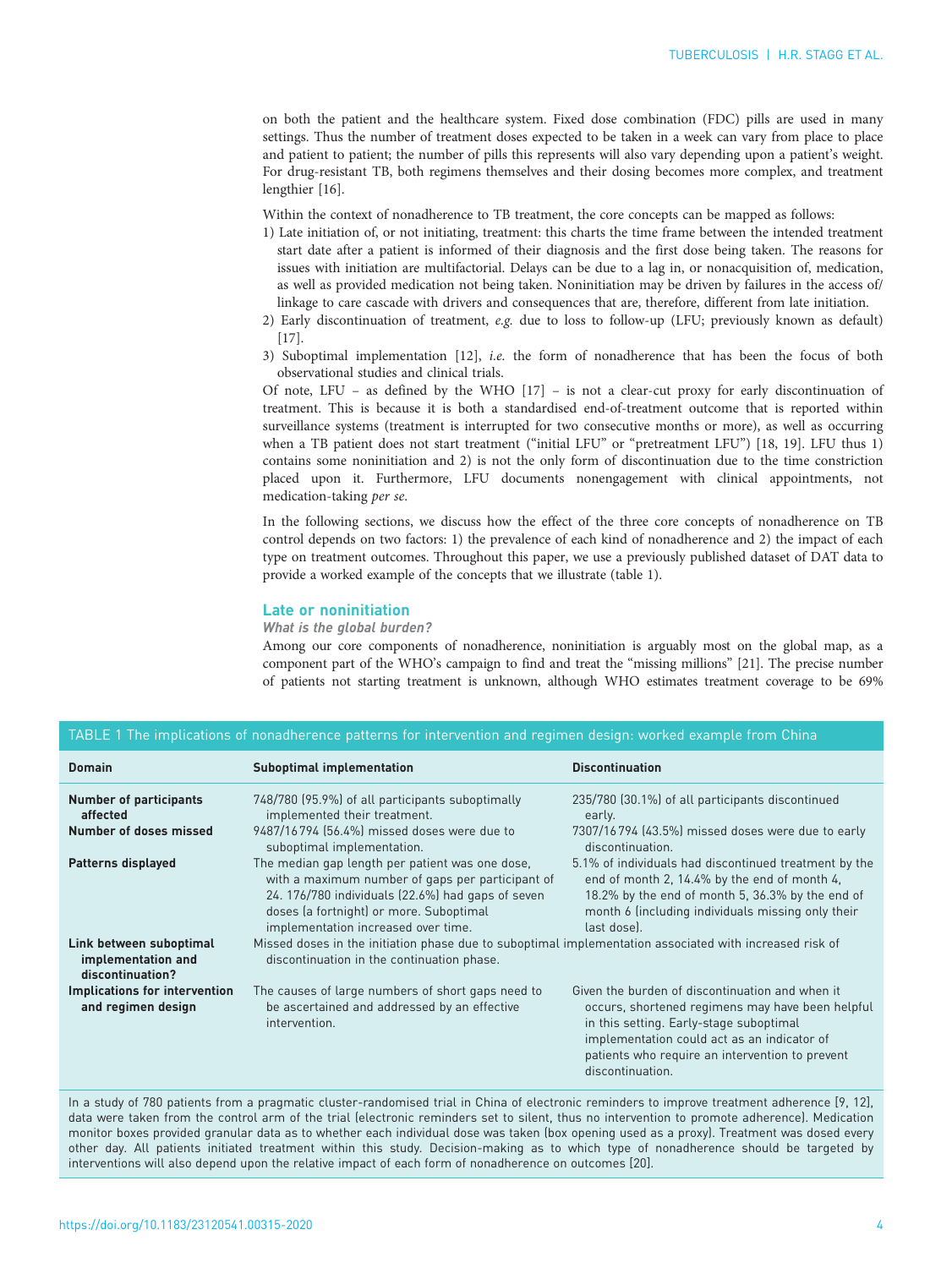

FIGURE 2 Cascade of care until the start of TB treatment. <sup>#</sup>: These two time points may be on the same day. <sup>11</sup>: For drug-resistant TB patients, drug sensitivity testing results may not be available until after treatment for drug-sensitive disease is initiated, necessitating a change in regimen.

globally [\[22\]](#page-11-0). For rifampicin-resistant TB, BOYD et al. [[23](#page-11-0)] have estimated a similar global mean of 76% of individuals initiating treatment, among those diagnosed. In a review of studies undertaken in low-income and lower-middle-income countries, or those with a high burden of TB, MACPHERSON et al. [\[18\]](#page-11-0) projected that 18% of individuals do not initiate treatment after diagnosis in African nations and 13% in Asian nations. A later study estimated the figure to be 12% in South Africa [\[19\]](#page-11-0).

A series of systematic reviews and meta-analyses have examined temporal delays in treatment initiation (the time frame between diagnosis and the start of treatment). In India among pulmonary TB patients, median delay was 2·5 days (IQR 1·9–3·6) [\[24\]](#page-11-0) and in the Eastern Mediterranean Region 0 to 2 days [\[25\]](#page-11-0). In comparison, a recent observational study from China found the median time from TB diagnosis to multidrug-resistant (MDR)-TB treatment was 6 months [[26\]](#page-11-0). This is because the situation in drug-resistant disease is even more complex, because patients may start on the 6-month regimen whilst waiting for drug sensitivity testing results before their treatment is adjusted ( proving a window for further drug resistance to develop) [\[16](#page-10-0)], and sourcing second-line drugs may take time.

#### What is the relationship with treatment outcomes?

Examining the relationship between initiation of treatment and treatment outcomes is complicated by the different measures of lateness used in the literature. In many papers, an overall figure of the delay between symptoms and the start of treatment was quoted, rather than delays between diagnosis and the start of treatment (figure 2). In sensu stricto, we sought to document delays between diagnosis ( preferably when it was received by the patient) and the start of treatment only.

In a 2018 review, MELSEW et al. [\[27\]](#page-11-0) examined the impact of delays in starting treatment on patient infectiousness. Among eight studies, four found evidence for an association between delays in treatment initiation after the onset of symptoms (with a roughly doubling of the odds of infectiousness), three found no evidence for an association, and one found mixed evidence. The delays charted were from less than a fortnight to more than 90 days.

Evidence from Ethiopia documented a doubling in the adjusted relative risk of treatment failure, death or LFU among those for whom delay was >30 days [\[28\]](#page-11-0). This study used a measure of "overall delay" (from the start of symptoms to the start of treatment) with a median of 55 days (interquartile range [IQR] 32–100) documented. Of this, 22 days (9–48) were classed as "provider delay", i.e. the time post-presentation at a healthcare facility between diagnosis and the start of treatment.

Among MDR patients in Myanmar, in a univariable analysis where treatment delay was classified as between the date of MDR-TB confirmation and the date of treatment initiation, the median treatment delay for patients with poor treatment outcomes (lost to follow-up, failed, died) was 144 days, which was longer than among patients who achieved successful treatment outcomes (102 days) [\[29\]](#page-11-0). In an adjusted analysis comparing the impact of long ( $\geq$  median of 152 days) versus short (< median) delays, this association was not retained.

In MDR-TB patients in China results were also mixed, this time depending upon the measure of delay used. The time between TB diagnosis and the start of MDR treatment showed some effect, albeit with a null-inclusive confidence interval, whereas shorter delays (≤60 days) after the performance of drug sensitivity testing showed a doubling or more in the likelihood of a positive treatment outcome, depending upon the other factors adjusted for [[26](#page-11-0)].

## **Discontinuation**

#### What is the global burden?

Due to the substantial overlap with LFU and the use of this measure as a standardised reporting outcome, the estimates of the global burden of discontinuation have been captured in many studies. An individual patient data meta-analysis of 9000 MDR-TB patients from 23 countries suggested around a sixth were lost to follow-up, with a median timing of 7 months [[30\]](#page-11-0). In an older systematic review not specifically for drug-resistant disease, KRUK et al. [[31\]](#page-11-0) documented likelihoods of LFU of 7-54% and timings of between 42 and 85 days in low- and middle-income settings. There were large amounts of variation between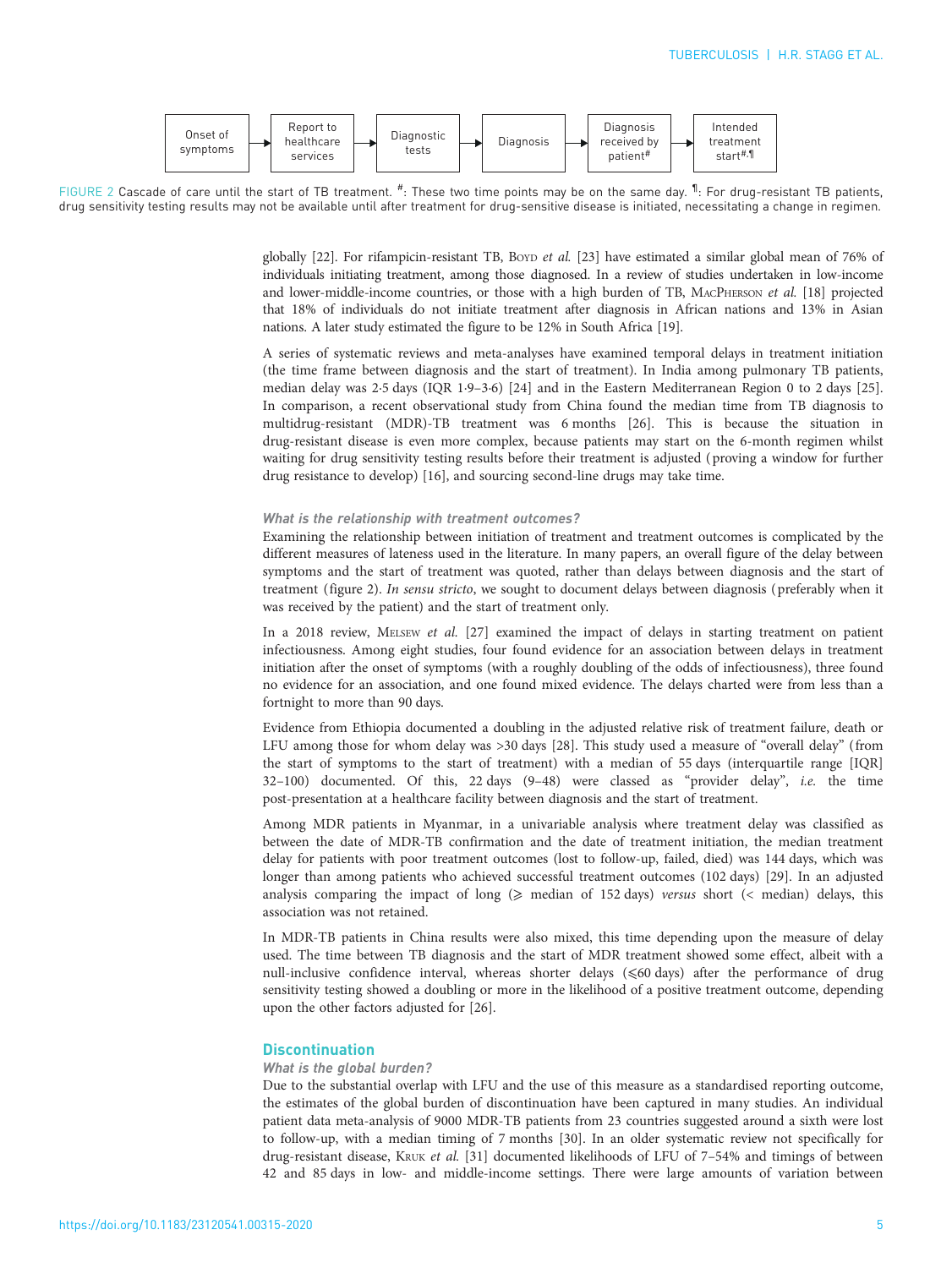countries and regions. Approaches that include a precise analysis of when discontinuation from treatment occurs and how this relates to LFU should become more common as dose-by-dose monitoring systems are rolled out globally.

## What is the relationship with treatment outcomes?

Determining the relationship between discontinuation and treatment outcomes is complex, given the use of LFU both as a marker of discontinuation and a negative surveillance outcome [\[17\]](#page-10-0). Useful sources of data include the randomised controlled trials (RCTs) that developed the standard regimen we use today. Historically, it was the addition of rifampicin and then pyrazinamide which allowed treatment to be shortened to 6 months [[32](#page-11-0)]; further studies showed an important increase in the likelihood of post-treatment relapse when treatment was reduced to 4 months [\[33\]](#page-11-0).

In recent years, several RCTs have sought to shorten the treatment of drug-sensitive TB to 4 months by including fluoroquinolones but, as yet, none have demonstrated noninferiority [\[34](#page-11-0)–[36](#page-11-0)]. Pooled analyses have indicated that such regimens may be noninferior in particular patient groups, indicating the need for stratified treatment approaches [[37\]](#page-11-0). Although such regimens are intended to reduce nonadherence by shortening overall duration, this may increase the sensitivity of such regimens to suboptimal implementation, *i.e.* the importance of each dose in the regimen may be increased, relative to a longer regimen, making each missed dose more problematic.

Critically, well-designed studies using dose-by-dose monitoring systems such as DATs, together with robust treatment outcome collection, will go a long way towards answering remaining questions in this area.

## Suboptimal implementation

## What is the global burden?

Until recently, suboptimal implementation for anti-TB treatment has been assessed through the differentially reliable self-reported or questionnaire-derived methods (for example [[38](#page-11-0), [39\]](#page-11-0)) and DOT (e.g. [[10](#page-10-0), [40](#page-11-0)–[42](#page-11-0)]). Study protocols also used various thresholds to classify nonadherence, and often reported a mixture of suboptimal implementation and discontinuation in their analyses.

To date, the burden of suboptimal implementation is suggested to be highly variable between countries and regions, e.g. 21.3% in a pooled estimate from Ethiopia versus 90.8% in the Philippines, although differences will partly be protocol-dependent [[42, 43\]](#page-11-0). Approaches that include a precise analysis of the types of suboptimal implementation displayed by patients should become more common as dose-by-dose monitoring systems are rolled out globally [\[44](#page-11-0)], e.g. examining the lengths of gaps displayed and when they occur during treatment [[12](#page-10-0), [45\]](#page-11-0). For example, in a recent study in China, 47.2% of 780 patients had a dosing gap of a week or more and 95.9% some form of suboptimal implementation [\(table 1\)](#page-3-0) [\[12](#page-10-0)].

#### What is the relationship with treatment outcomes?

There has been substantial interest in the relationship between suboptimal implementation and various intermediate and final treatment outcomes. Largely using simple percentage adherence thresholds across the entire treatment period, suboptimal implementation has been associated with unsuccessful treatment outcomes in a variety of settings from Malawi to Israel, in both observational and randomised controlled trial datasets, and using a variety of methods to define and measure implementation [\[37](#page-11-0), [45](#page-11-0)–[50](#page-11-0)]. In observational datasets from Russia and the USA, this association extends to the development of drug resistance [[51, 52](#page-12-0)], although in simulations it has not been consistently proven [\[53](#page-12-0)]. Recurrence of TB disease among pulmonary TB patients was higher with worse implementation in both the Yemen and Vietnam [\[54](#page-12-0), [55](#page-12-0)].

Moving beyond adherence thresholds, in MDR-TB patients in Armenia and Abkhazia on DOT, BASTARD et al. [[45\]](#page-11-0) noted the criticality of gap length and the time between gaps. Odds of negative outcomes (treatment failure, death or default) nearly quadrupled with interruptions of three or more days and also short periods (<10 days) between gaps. From a different angle in drug-sensitive pulmonary TB, a meta-regression by JOHNSTON et al. [\[56\]](#page-12-0) found that treatment failure, acquired drug resistance and relapse were more common with thrice-weekly versus daily dosing. The IMPERIAL et al. [\[37\]](#page-11-0) pooled meta-analysis looked at the impact of a 6 days in 7 versus a 7 days in 7 dosing strategy and found that the former increased the likelihood of an unfavourable outcome (broadly death, treatment failure, a lack of culture conversion, relapse, adverse events), as well as the implications of different adherence thresholds within this.

As for discontinuation, well-designed studies using DATs or other dose-by-dose monitoring systems will be essential to answer the remaining questions in this area.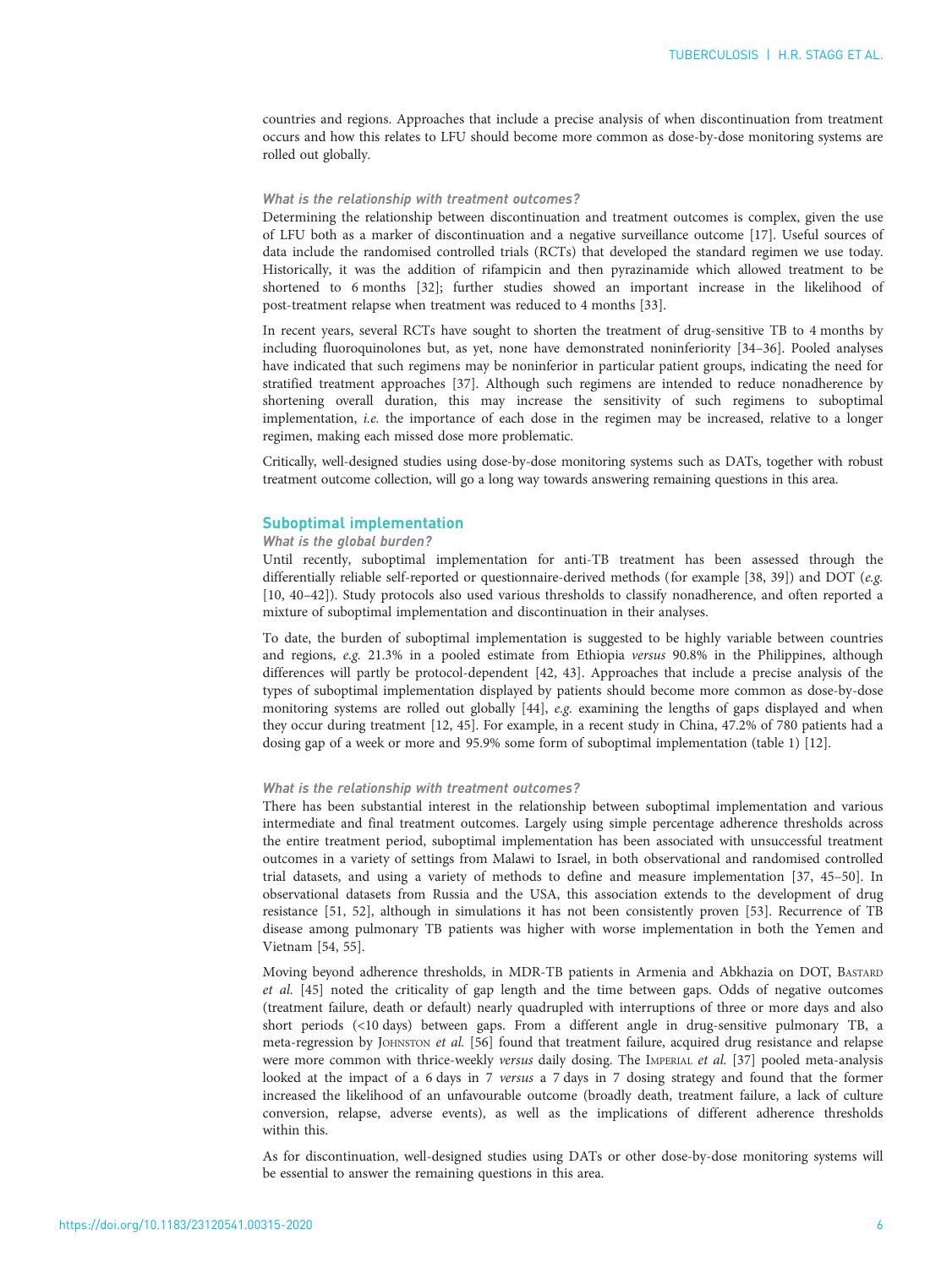# What do different types of nonadherence mean for intervention and regimen design and deployment?

Effectively preventing nonadherence to treatment not only requires interventions appropriately tailored to patients and healthcare systems, but also the type of nonadherence commonly displayed. Critically, the types of nonadherence displayed and their relationship to treatment outcomes may vary by population group, e.g. people living with HIV, individuals with other comorbidities, children and the elderly. Elucidating these relationships requires setting-by-setting data collection using tools such as DATs. This should include how variability in adherence throughout treatment determines the need for "step-up" interventions.

#### Late or noninitiation

Noninitiation of treatment after diagnosis can be due to a large number of complex factors, including the lack of accessibility of treatment, e.g. due to costs associated with attending the clinic; under-resourced or poorly functioning facilities; and stigma/lack of awareness of TB [\[57](#page-12-0)–[59](#page-12-0)]. Here, interventions include broad systems-strengthening factors that will benefit the entire care cascade, such as better financing of healthcare systems; the provision of free TB drugs to everyone; and the removal of other financial barriers, e.g. through cash transfer programmes [\[60\]](#page-12-0), as well as "pull factors" such as improvement in the quality of care; increasing awareness of/decreasing stigma around TB; and improving case detection/outreach. Factors such as strengthening the care cascade and reducing stigma may reduce late initiation, too.

### **Discontinuation**

If discontinuation occurs early enough, even if it is relatively uncommon, it can form a large proportion of missed doses during treatment ([figure 1c\)](#page-2-0). As documented above, early discontinuation is also known to be highly detrimental to treatment outcomes. Therefore, settings should consider the relative burden of discontinuation versus other forms of nonadherence when planning for effective interventions to implement ([table 1\)](#page-3-0).

When it comes to intervention design, a single intervention may not address all discontinuation, as the drivers are not the same for every patient and sometimes reflect disengagement with care, rather than treatment.

One of the key implications for the development of shorter treatment regimens is their potential to reduce discontinuation [\[61](#page-12-0)], simply by reducing overall duration [\(table 1\)](#page-3-0).

### Suboptimal implementation and interventions

Intelligent intervention design should be influenced by the common form of suboptimal implementation (including long versus short gaps and erratic versus regular missed doses; [figure 1d](#page-2-0)), their causes (i.e. treatment-related, individual knowledge and perceptions, social factors, systems issues, temporal factors and structural factors [[12,](#page-10-0) [62](#page-12-0)–[64\]](#page-12-0)). Also influential is whether nonadherence is intentional or unintentional [\[11\]](#page-10-0), however; making the distinction on an individual basis can be difficult and potentially fruitless.

To date, many interventions have sought to target individual-level cognitive or behavioural factors such as forgetfulness or "misconceptions" through SMS reminder systems, medication monitor box alarms, or the regular need to report for DOT or VOT [[44](#page-11-0)]. More complex interventions are required to deal with multifactorial causes of nonadherence [[7](#page-10-0)], such as rapid reporting and support systems. As TB tends to affect socially and economically deprived groups, interventions that focus on individual agency and behaviour, but do not account for social and structural barriers to care (as well as factors that influence a patient's ability to take medication regularly), are destined to work primarily for those who already have better capacity and social circumstances [\[65\]](#page-12-0).

Critically, adherence to treatment is dynamic and can change in response to events and life circumstances of all kinds over time [\[66\]](#page-12-0), producing ever-varying patterns of suboptimal implementation. Dose-by-dose monitoring systems that are accessible to healthcare services can be used to promote rapid responsiveness to the frequency and length of gaps that occur during treatment [\(table 1\)](#page-3-0), as part of the partnership between patients and healthcare providers [\[67\]](#page-12-0).

Polypharmacy is of substantial concern as a cause of nonadherence [[68](#page-12-0)], and therefore population groups for whom this is an issue should have special consideration in intervention design.

#### Suboptimal implementation and regimen forgiveness

The "forgiveness" of treatment regimens reflects their ability to withstand unexpected gaps in dosing [\[69\]](#page-12-0). Forgiveness varies from drug to drug, depending on pharmacokinetic parameters, thus each drug will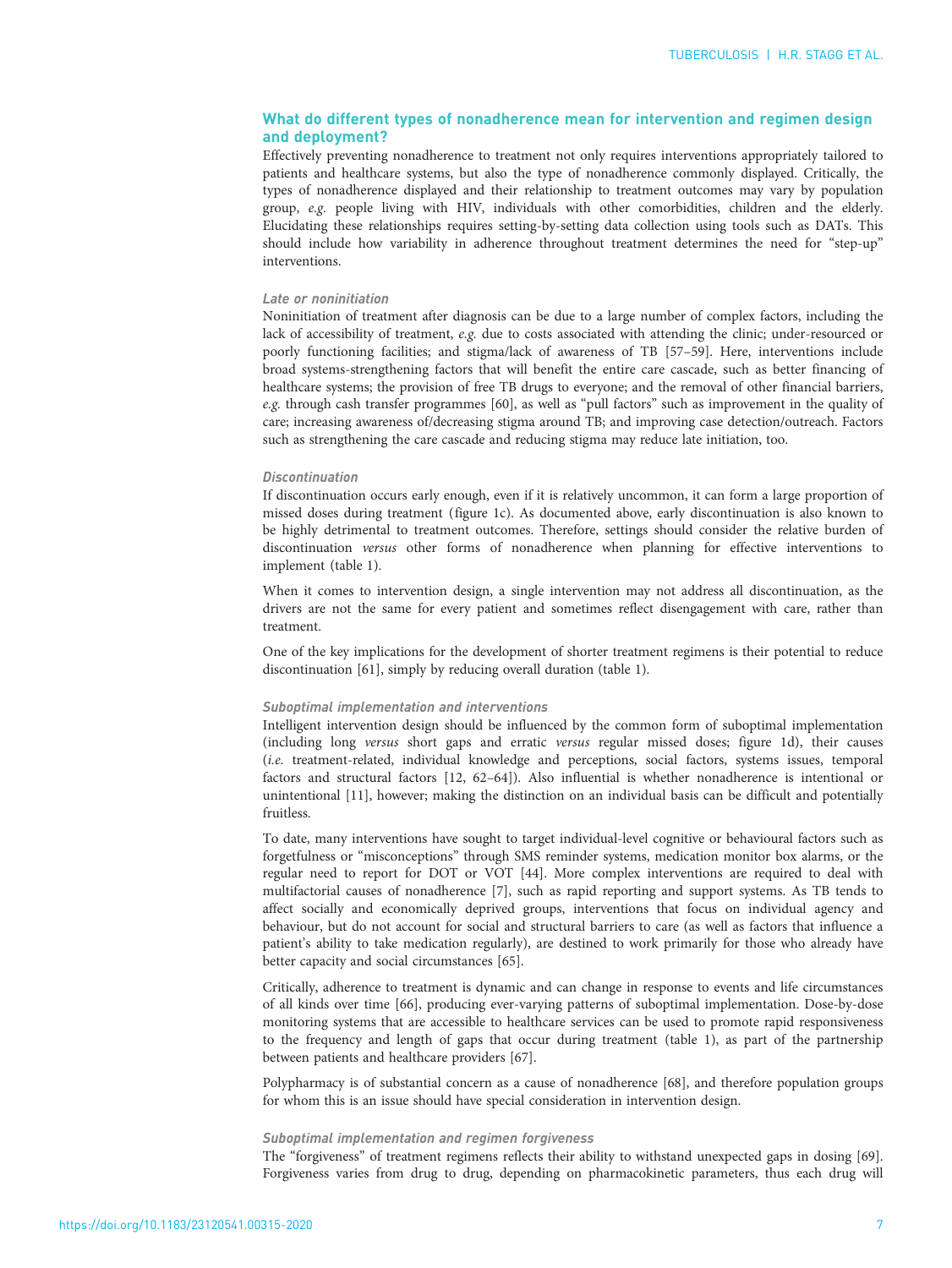respond individually to different patterns of suboptimal implementation. The development of drug resistance is a key consideration; differing gap lengths can lead to divergent results. Within multidrug regimens, such as those used for TB, the maintenance of sufficient drug blood levels to achieve an antibacterial effect depends upon the metabolism of all the component drugs and thus how they behave in combination. Dosing strategies may potentially be alterable to overcome nonforgiveness, but this should be undertaken in light of considerations surrounding the patient's medication-taking burden ( $e.g.$  the number of times doses need to be taken in a day) and whether or not combined pills containing different drugs of different characteristics are used [\[70, 71](#page-12-0)].

We provide two illustrations: not taking any treatment at a given time point versus not taking some of the drugs.

When all drugs are omitted at the same time, the implications of longer and shorter breaks should be considered separately. Longer gaps from treatment (4 days or more) can allow bacteria to restart replication. It is currently unknown how such an increase in the bacterial burden may affect treatment outcomes; it may prolong the treatment length required for a cure. Here, replication after previous exposure to antibiotics may facilitate the emergence of resistance.

Shorter breaks (1–2 days; [table 1\)](#page-3-0) may be a problem when different drugs within a combination regimen have different pharmacokinetic properties and therefore some may take a considerably longer time to clear and/or reach their therapeutic levels when the regimen is restarted. As a result, drug concentrations after the first dose and at steady state will differ considerably in some tissues or plasma. For example, STRYDOM et al. [[72](#page-12-0)] have illustrated the effects of the slower accumulation of certain drugs in a pharmacokinetics study on TB patients undergoing lung resection surgery. In the most detailed study of its kind, the authors demonstrated that drug concentrations after the first dose of a drug differ from those at steady state – at least in some tissues – for ethambutol (shown in a different study [\[73\]](#page-12-0)), pyrazinamide, moxifloxacin and linezolid. This was not the case for isoniazid, rifampicin and kanamycin. More studies of this type will help us understand how TB drugs accumulate and behave in relevant lesion types.

During instances when all drugs are omitted at the same time, the drug that clears more slowly will still be present after others, resulting in effective monotherapy during the gap. Even with perfect adherence, it is known that there are periods of effective monotherapy within each day [\[72\]](#page-12-0). The impact of such short bouts of monotherapy on the emergence of resistance is largely unknown. Drugs that require multiple days to reach their steady state levels may be below their therapeutic ranges for days after treatment resumes. Frequent short gaps may therefore keep levels below the therapeutic range for a longer period. Illustrations of how this would impact rifampicin and moxifloxacin levels in the lungs are presented [\(figure 3\)](#page-8-0).

If FDCs are not used, it is also possible to suboptimally implement specific components of the regimen. During the continuation phase of treatment, suboptimal implementation of one drug will lead to monotherapy; the risk of drug resistance posed by monotherapy was illustrated by one of the first rifampicin trials in 1968 [[77](#page-12-0), [78](#page-12-0)]. As a result, the current ethical maximum for monotherapy studies is 14 days [[79](#page-12-0)].

Further data in this area are required to better understand how gap lengths, timings and frequencies of suboptimal implementation carry the most risk for the emergence of resistance or in prolonging treatments, and how this is influenced by patient-by-patient variability in pharmacokinetics (e.g. isoniazid acetylator status) and clinical characteristics known to influence treatment success [[37](#page-11-0)].

#### The relationship between different types of nonadherence

In addition to considering the different types of nonadherence in isolation, the relationships between them also have important implications for intervention design. For example, an approximate doubling in the likelihood of discontinuation in the presence of suboptimal implementation of <80% versus  $\geqslant$ 90% during the initiation phase of treatment has been demonstrated in data from China ([table 1](#page-3-0)) [[9](#page-10-0), [12\]](#page-10-0). Early-stage dose-by-dose monitoring data from DATs could thus be highly valuable at indicating the patients who will later be in need of additional adherence support.

#### Latent TB

In our consideration of adherence to TB treatment up to this point, our focus has been on TB disease. Needless to say, the issues raised are equally important for latent tuberculosis infection (LTBI) and preventive treatment; there is still a need for a standardised taxonomic framework within which to discuss nonadherence. Unlike for drug-sensitive TB disease, adherence studies for LTBI need to take into account the different WHO-recommended regimen lengths and dosing patterns when applying this framework [\[80\]](#page-12-0).

Numerous studies have documented how adherent patients are to LTBI treatment; such studies have a far greater focus on noninitiation than studies of treatment for TB disease, given the interest in 1) patients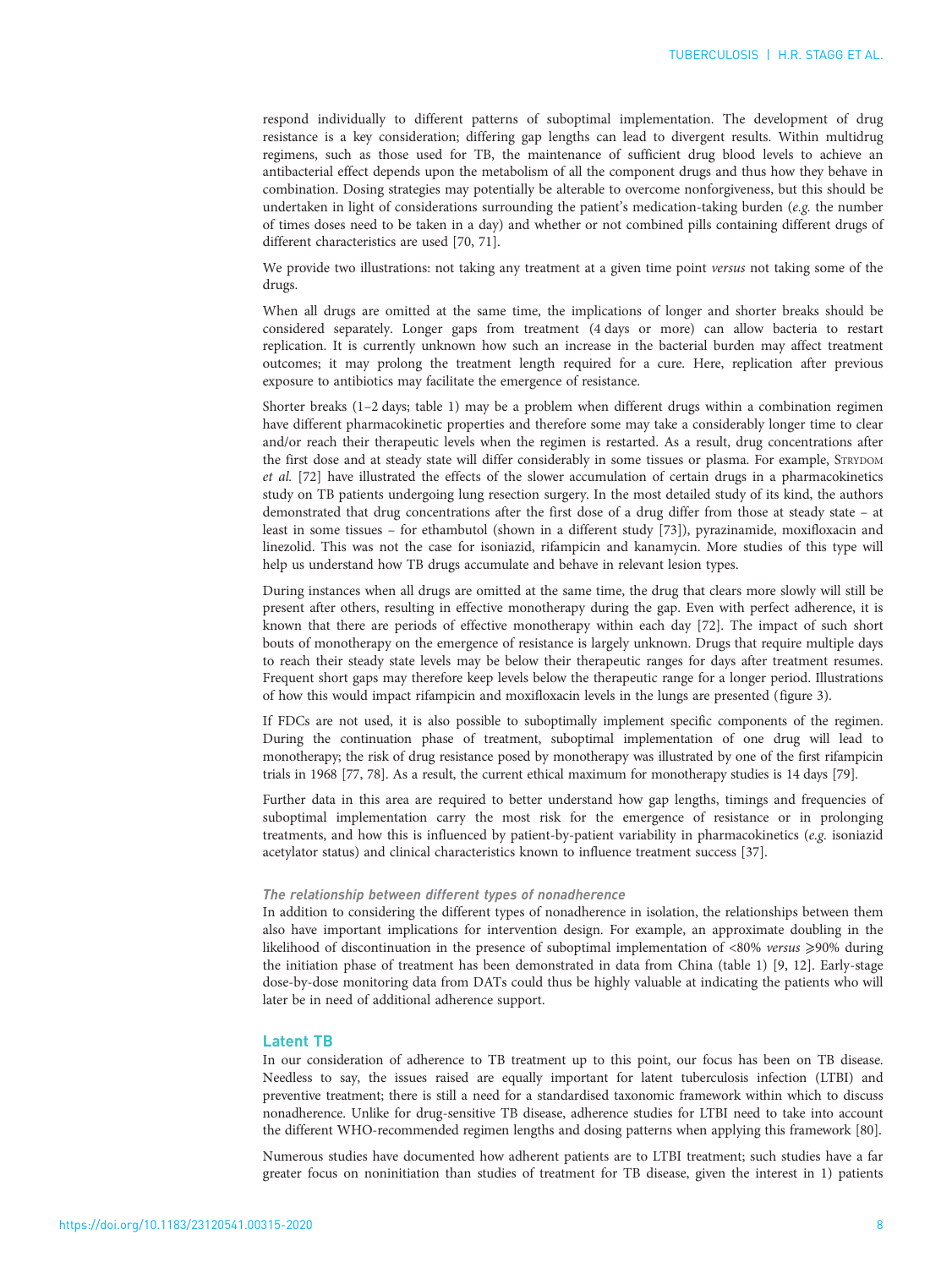<span id="page-8-0"></span>

FIGURE 3 Different patterns in suboptimal implementation leads to divergent results. Rifampicin (red, 600 mg dose) and moxifloxacin (black, 400 mg dose) concentrations were modelled in uninvolved lung tissues. This combination is currently being investigated in clinical trials [[74](#page-12-0)], but the two drugs have very different pharmacokinetic properties. The three different plots show the same suboptimal implementation patterns as [figure 1d](#page-2-0). Patient 1 – short, irregular gaps. Patient 2 – long, irregular gaps. Patient 3 – regular gaps. The different shaded areas indicate different issues with drug concentrations. Cream indicates periods where only moxifloxacin is above the minimum inhibitory concentration (MIC). Above the MIC the drug either stops replication completely or eliminates bacteria, therefore during these periods there is an effective moxifloxacin monotherapy. Grey areas are periods where no drug is above the MIC; as a result, bacteria may eventually restart replication. Dark blue periods are when moxifloxacin concentrations do not reach the levels (therapeutic range) expected during proper adherence. In these cases, bacterial elimination rates for the given period may be lower than expected, therefore possibly delaying the time it takes to clear bacteria. The presented MIC cut-offs are mainly for illustration purposes, to indicate time periods where adverse events may occur due to differences in concentrations, rather than capturing events on a bacterial population level. Bacterial population dynamics are governed by multiple factors in addition to drug concentrations, e.g. the post-antibiotic effect. For instance, growth rates of bacteria may be affected by the post-antibiotic effect [[75](#page-12-0)]. Furthermore, selection of resistance mechanisms also occurs at sub-MIC concentrations [[76\]](#page-12-0). The plots were made with the model and parameters published by STRYDOM et al. [[72](#page-12-0)].

declining to take proffered treatment or 2) not being offered treatment [[81, 82\]](#page-12-0). Additionally, the nature of LTBI makes treatment completion the marker of choice for treatment success by national TB programmes, thus the proportion of patients completing treatment has been extensively reviewed [[81](#page-12-0)–[84](#page-12-0)]. For both noninitiation and discontinuation, levels were highly variable between studies (7–99% and 4–100%, respectively). A global consensus as to which nonadherence patterns can be safely tolerated for LTBI regimens of different lengths is urgently needed. As with TB disease, this should also influence the design of interventions to promote adherence, as well as decisions on which regimens will be most effective in a given population group (balancing cost; the length of the regimen, its adverse event profile and the implications for adherence; and regimen efficacy).

#### **Conclusion**

As a global TB community, we find ourselves at a crossroads when it comes to treatment adherence. Through DATs, remote dose-by-dose treatment monitoring has become accessible like never before, and we have a great opportunity to deploy precision medicine approaches to develop and target adherence-promoting interventions. In the COVID-19 era, remote monitoring tools are all the more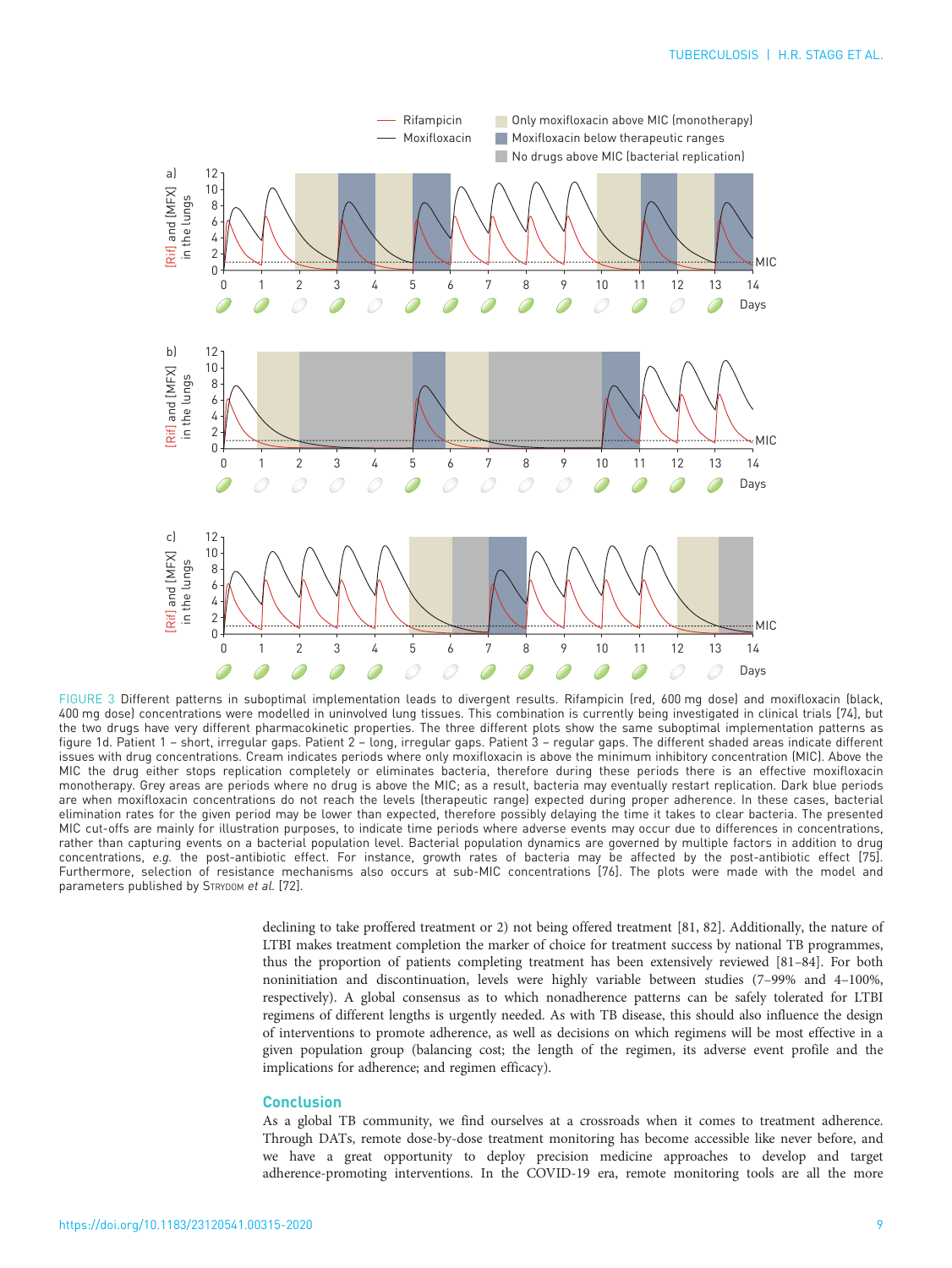| TABLE 2 Summary of knowledge gaps                                       |                                                                                                                                                                                                                                                                                                 |                                                                                                                                                                                                                                                                             |  |
|-------------------------------------------------------------------------|-------------------------------------------------------------------------------------------------------------------------------------------------------------------------------------------------------------------------------------------------------------------------------------------------|-----------------------------------------------------------------------------------------------------------------------------------------------------------------------------------------------------------------------------------------------------------------------------|--|
| Area                                                                    | <b>Missing information</b>                                                                                                                                                                                                                                                                      | Impact                                                                                                                                                                                                                                                                      |  |
| Global burden of different<br>types of nonadherence                     | A better determination of the distribution of<br>nonadherence between late/noninitiation.<br>suboptimal implementation and discontinuation.<br>Whether there are substantial differences between<br>(and within) countries. Who displays each pattern.<br>Why different patterns are displayed. | Stratification of settings/populations on the basis of<br>the interventions that might be useful, including<br>changes to healthcare processes and systems.<br>Intelligent intervention design.                                                                             |  |
| Trials versus normal<br>treatment pathway                               | The extent to which nonadherence varies between<br>clinical trials and in normal care settings.                                                                                                                                                                                                 | Aids decision-making surrounding the adoption of<br>new regimens (operational efficacy).                                                                                                                                                                                    |  |
| <b>Suboptimal implementation</b><br>patterns                            | Improved estimates of the frequency and types of<br>suboptimal implementation, explicitly excluding<br>doses missed due to discontinuation.<br>Variability in patterns between settings and patients.<br>Causes of these patterns.                                                              | Stratification of settings (e.g. by healthcare system)/<br>populations (e.g. by patient characteristics) on the<br>basis of the interventions that might be useful.<br>Intelligent intervention design.                                                                     |  |
| <b>Relationship between the</b><br>different components of<br>adherence | Whether early-stage indicators of nonadherence can<br>predict later issues with nonadherence.                                                                                                                                                                                                   | Inform clinicians as to which nonadherence patterns<br>should trigger active intervention.                                                                                                                                                                                  |  |
| <b>Relationship between</b><br>patterns and patient<br>outcomes         | Specific mapping of how different nonadherence<br>types and patterns impact treatment failure (and<br>the need to restart treatment) and the<br>development of drug resistance, in order to<br>prioritise cost-effective intervention development<br>and roll-out                               | Stratification of settings/populations on the basis of<br>the interventions that might be useful and when<br>they should be "stepped up".<br>Intelligent intervention design.<br>Inform clinicians as to which nonadherence patterns<br>should trigger active intervention. |  |
| <b>Regimen forgiveness</b>                                              | The impact of the commonly displayed adherence<br>patterns on forgiveness.<br>The implications of nonadherence to each drug<br>within the multidrug regimen.                                                                                                                                    | Inform regimen design.                                                                                                                                                                                                                                                      |  |

important for TB control due to the need to reduce patient contact with healthcare services (and we also note the likely impact of the disruption of the pandemic on adherence itself ).

Important information is, however, missing. Further studies using tools such as DATs need to be rapidly undertaken to fill critical gaps in our knowledge where only limited data exist (table 2). It is essential that interventions are not adopted at the national scale without rigorous effectiveness and cost-effectiveness studies, such as that being undertaken by the ASCENT project across five countries [\[85](#page-12-0)]. During adoption, careful programmatic management is also required to avoid the wasteful parallel development of digital tools to report and manage DAT data [[86\]](#page-12-0).

Although we advocate in this paper for nonadherence to be considered as three separate issues, it is important to note that the underlying causes of each component may be similar and that each component may be interrelated. Effective interventions (such as those taking a stepped approach to enhanced treatment support, e.g. by more frequent contact with health systems or resolution of insecure housing, etc.), may work across several components of nonadherence, but this will not be known unless data are analysed in this fashion. Trials of different interventions should also seek to separate their impact on the different components of nonadherence [[13](#page-10-0)].

The data that arise from studies such as those we propose will raise crucial questions for the future of TB control. For example, are levels of particularly problematic adherence issues low enough globally that it is not necessary to watch patients taking every single dose of their medication? Or should all patients be observed during the initiation phase, given the medication burden, higher replicating mycobacterial load, and connection between early suboptimal adherence and discontinuation, then allowed to self-medicate if no issues are observed? Can culturally adapted menus of interventions be developed to address the common forms of nonadherence for any given setting? Can we build predictive models to determine which patients are most likely to suffer from which problematic nonadherence issues?

To date, the TB literature has largely treated all missed doses of treatment as equally problematic and equally common. By harnessing the power of dose-by-dose adherence data, particularly through DATs, we can determine which patterns of missingness are "more equal than others", a finding that could revolutionise our approach to nonadherence.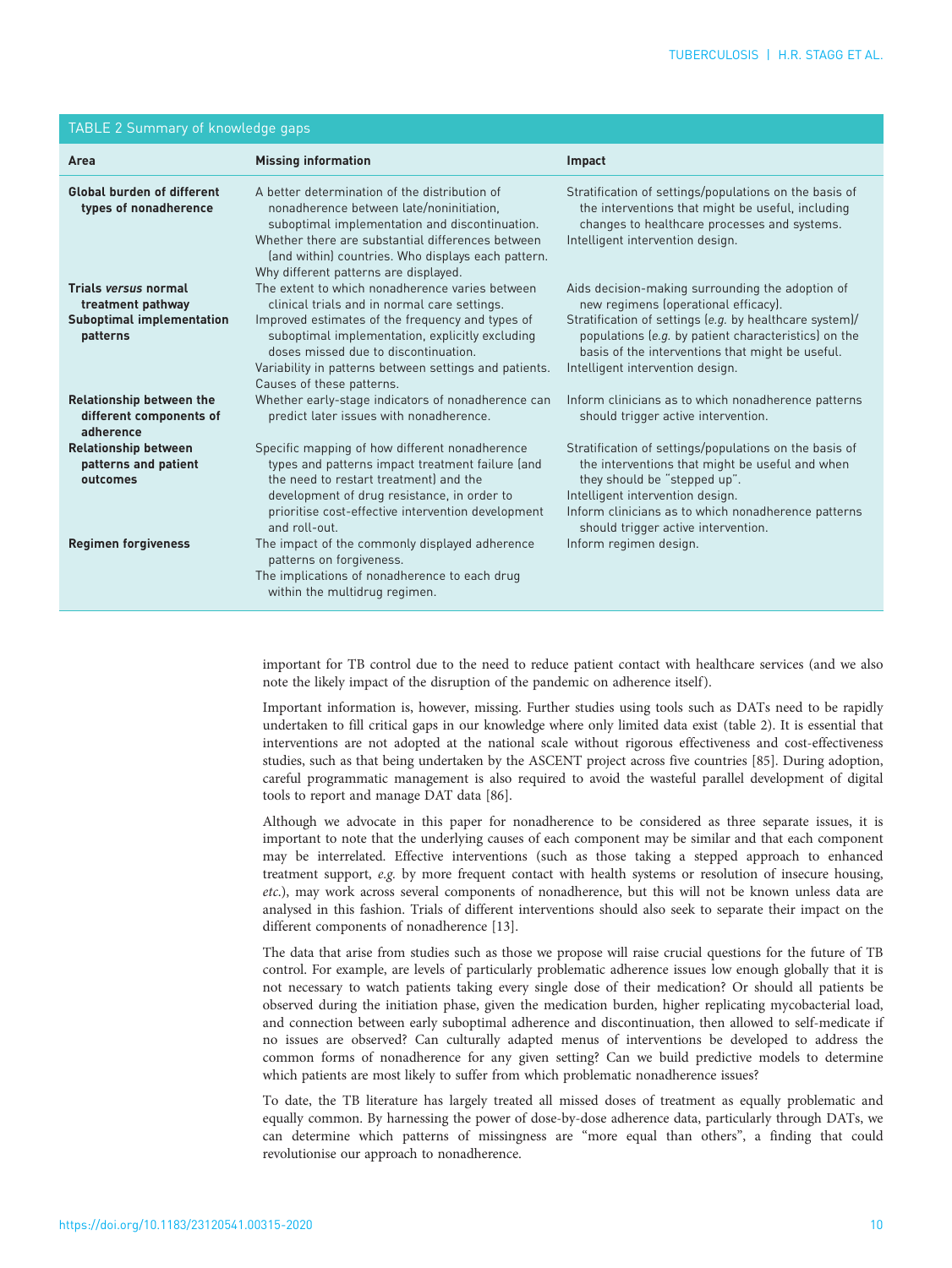<span id="page-10-0"></span>Author contributions: All authors contributed to the conception of the work. M. Flook, H.R. Stagg, A. Martinecz and P. Abel zur Wiesch contributed to the acquisition, analysis and interpretation of data/literature for the work. All authors drafted the work/revised it critically for important intellectual content. All authors give final approval of the manuscript version to be published and agree to be accountable for all aspects of the work in ensuring that questions related to the accuracy or integrity of any part of the work are appropriately investigated and resolved.

Conflict of interest: H.R. Stagg reports that she is the Chief Investigator on, and supported by, Medical Research Council MR/R008345/1; and a co-applicant on NIHR grant 16/88/06 (the IMPACT study), which contains a small salary contribution. She also reports travel and subsistence support from events organised by the Korean CDC and the Latvian Society Against Tuberculosis, some of the sponsorship for which was obtained from Otsuka and Johnson and Johnson. M. Flook reports grants from the Medical Research Council, UK, during the conduct of the study. A. Martinecz has nothing to disclose. K. Kielmann has nothing to disclose. P. Abel zur Wiesch has nothing to disclose. A.S. Karat reports grants awarded to the London School of Hygiene & Tropical Medicine (LSHTM) from the World Health Organization and the Medical Research Council, UK; grants awarded to University College London (subcontract to Queen Mary University) from the National Institute of Health Research, UK; grants awarded to the LSHTM from the Economic and Social Research Council, UK, and The Bloomsbury SET (Research England); grants awarded to Imperial College London from The Colt Foundation, UK; grants awarded to the LSHTM from Viiv Healthcare, USA; consultancy fees from The Aurum Institute, South Africa, Edanz Group, Japan, and Pastest, UK; an external marker fee from The University of Cape Town, South Africa; travel and subsistence support from Kyoto University, Japan, Vital Strategies, Singapore, and Bloomberg Philanthropies, USA; and costs of open access publishing from the Bill & Melinda Gates Foundation, USA, all outside the submitted work. M.C.I. Lipman reports grants from National Institute for Health Research, UK, during the conduct of the study. D.J. Sloan has nothing to disclose. E.F. Walker has nothing to disclose. K.L. Fielding has nothing to disclose.

Support statement: H.R. Stagg and M. Flook are supported by the Medical Research Council (grant number MR/ R008345/1). H.R. Stagg, A.S. Karat and M.C.I. Lipman are supported by the National Institute for Health Research (NIHR) Health Technology Assessment Programme, UK (grant number 16/88/06). The views expressed are those of the author(s) and not necessarily those of the UK's National Health Service, the NIHR or the Department of Health and Social Care. The funders did not play a role in the writing of the manuscript or the decision to submit for publication. None of the authors have been paid to write this article by a pharmaceutical company or other agency. The corresponding author had full access to all the data in the study and has final responsibility for the decision to submit for publication. Funding information for this article has been deposited with the [Crossref Funder Registry.](https://www.crossref.org/services/funder-registry/)

#### **References**

- 1 Medical Research Council. Streptomycin treatment of pulmonary tuberculosis. Br Med J 1948; 2: 769-782.
- 2 World Health Organization. Treatment of tuberculosis: guidelines. 4th Edn. Geneva, World Health Organization, 2010. Available from: [www.who.int/tb/publications/2010/9789241547833/en/](http://www.who.int/tb/publications/2010/9789241547833/en/). Date last accessed: July 1, 2013.
- 3 Fox W. The problem of self-administration of drugs; with particular reference to pulmonary tuberculosis. Tubercle 1958; 39: 269–274.
- 4 Obermeyer Z, Abbott-Klafter J, Murray CJ. Has the DOTS strategy improved case finding or treatment success? An empirical assessment. PLoS One 2008; 3: e1721.
- 5 Subbaraman R, de Mondesert L, Musiimenta A, et al. Digital adherence technologies for the management of tuberculosis therapy: mapping the landscape and research priorities. BMJ Glob Health 2018; 3: e001018.
- 6 Nsengiyumva NP, Mappin-Kasirer B, Oxlade O, et al. Evaluating the potential costs and impact of digital health technologies for tuberculosis treatment support. Eur Respir J 2018; 52: 1801363.
- Stagg HR, Abubakar I, Campbell CN, et al. IMPACT study on intervening with a manualised package to achieve treatment adherence in people with tuberculosis: protocol paper for a mixed-methods study, including a pilot randomised controlled trial. BMJ Open 2019; 9: e032760.
- 8 Lewis JJ, Liu X, Zhang Z, et al. Evaluation of a medication monitor-based treatment strategy for drug-sensitive tuberculosis patients in China: study protocol for a cluster randomised controlled trial. Trials 2018; 19: 398.
- Liu X, Lewis JJ, Zhang H, et al. Effectiveness of electronic reminders to improve medication adherence in tuberculosis patients: a cluster-randomised trial. PLoS Med 2015; 12: e1001876.
- 10 Story A, Aldridge RW, Smith CM, et al. Smartphone-enabled video-observed versus directly observed treatment for tuberculosis: a multicentre, analyst-blinded, randomised, controlled superiority trial. Lancet 2019; 393: 1216–1224.
- 11 Horne R, Weinman J, Barber N, et al. Concordance, adherence and compliance in medicine taking. Southampton (UK), National Co-ordinating Centre for NHS Service Delivery and Organisation R & D (NCCSDO), 2005. [www.](http://www.netscc.ac.uk/hsdr/files/project/SDO_FR_08-1412-076_V01.pdf) [netscc.ac.uk/hsdr/files/project/SDO\\_FR\\_08-1412-076\\_V01.pdf](http://www.netscc.ac.uk/hsdr/files/project/SDO_FR_08-1412-076_V01.pdf). Date last accessed October 21, 2016.
- 12 Stagg HR, Lewis JJ, Liu X, et al. Temporal factors and missed doses of tuberculosis treatment. A causal associations approach to analyses of digital adherence data. Ann Am Thorac Soc 2020; 17: 438–449.
- 13 Vernon A, Fielding K, Savic R, et al. The importance of adherence in tuberculosis treatment clinical trials and its relevance in explanatory and pragmatic trials. PLoS Med 2019; 16: e1002884.
- 14 Vrijens B, De GS, Hughes DA, et al. A new taxonomy for describing and defining adherence to medications. Br J Clin Pharmacol 2012; 73: 691–705.
- 15 World Health Organization. Guidelines for treatment of drug-susceptible tuberculosis and patient care (2017 update). Geneva, World Health Organization, 2010. Available from: [www.who.int/tb/publications/2017/dstb\\_](http://www.who.int/tb/publications/2017/dstb_guidance_2017/en/) [guidance\\_2017/en/.](http://www.who.int/tb/publications/2017/dstb_guidance_2017/en/) Date last accessed: August 5, 2017.
- 16 World Health Organization. WHO consolidated guidelines on drug resistant tuberculosis treatment. Geneva, World Health Organization, 2019. Available from: [www.who.int/tb/publications/2019/consolidated-guidelines](http://www.who.int/tb/publications/2019/consolidated-guidelines-drug-resistant-TB-treatment/en/)[drug-resistant-TB-treatment/en/](http://www.who.int/tb/publications/2019/consolidated-guidelines-drug-resistant-TB-treatment/en/). Date last accessed: February 7, 2020.
- 17 World Health Organization. Definitions and reporting framework for tuberculosis (2013 revision). Geneva, World Health Organization, 2014. Available from: [www.who.int/tb/publications/definitions/en/.](http://www.who.int/tb/publications/definitions/en/) Date last accessed: October 25, 2016.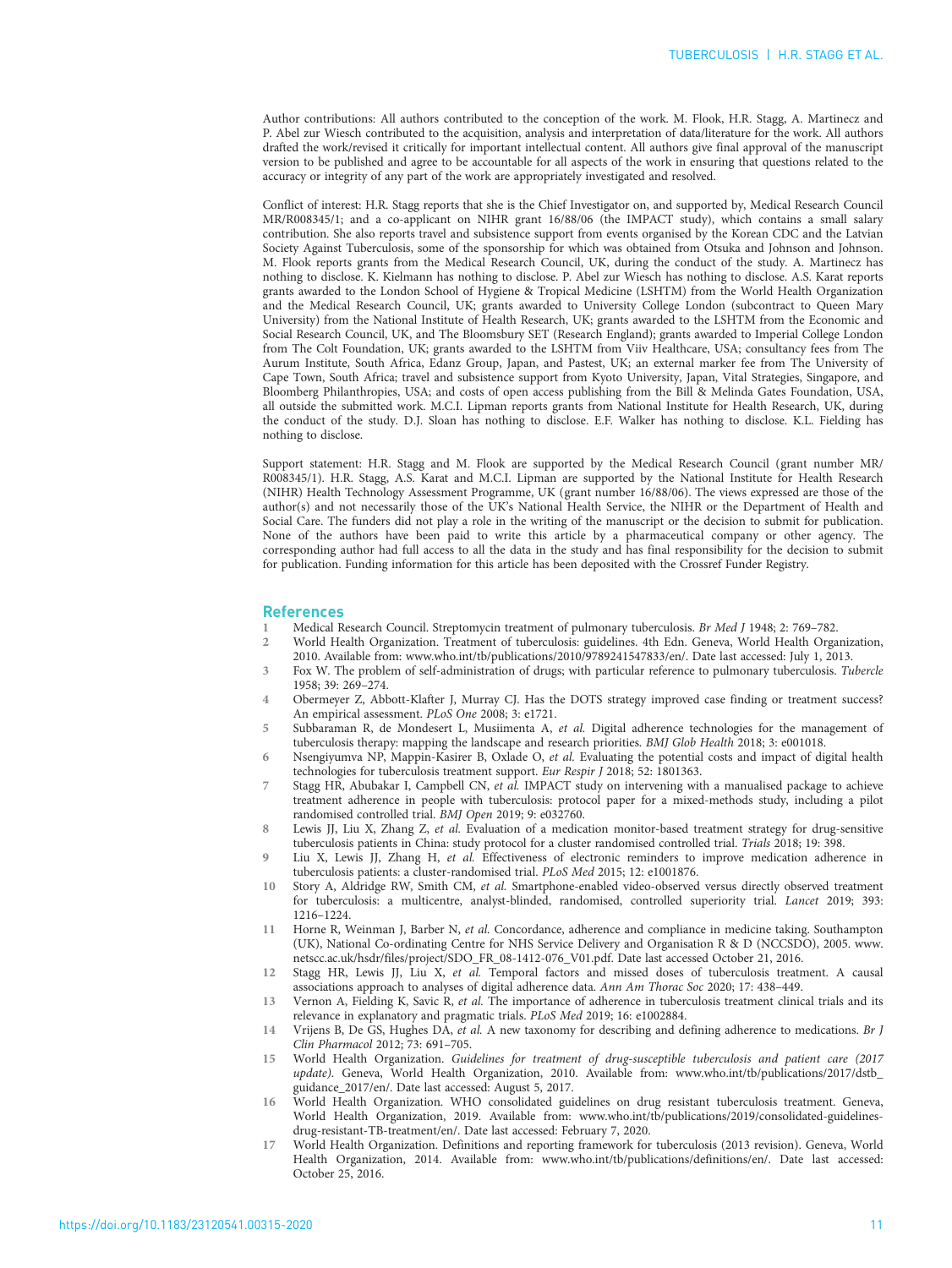- <span id="page-11-0"></span>18 MacPherson P, Houben RM, Glynn JR, et al. Pre-treatment loss to follow-up in tuberculosis patients in low- and lower-middle-income countries and high-burden countries: a systematic review and meta-analysis. Bull World Health Organ 2014; 92: 126–138.
- 19 Naidoo P, Theron G, Rangaka MX, et al. The South African tuberculosis care cascade: estimated losses and methodological challenges. J Infect Dis 2017; 216: Suppl. 7, S702–S713.
- 20 Arinaminpathy N, Chin DP, Sachdeva KS, et al. Modelling the potential impact of adherence technologies on tuberculosis in India. Int J Tuberc Lung Dis 2020; 24: 526–533.
- 21 World Health Organization, Stop TB Partnership, The Global Fund to Fight AIDS TB and Malaria. Reach the 3 million: Find. Treat. Cure TB. Date last accessed: 7 April, 2020. [https://www.who.int/campaigns/tb-day/2014/](https://www.who.int/campaigns/tb-day/2014/campaign-brochure/en/) [campaign-brochure/en/](https://www.who.int/campaigns/tb-day/2014/campaign-brochure/en/).
- 22 World Health Organization. Global Tuberculosis Report 2019. Geneva, World Health Organization, 2019. Available from: [www.who.int/tb/publications/global\\_report/en/.](http://www.who.int/tb/publications/global_report/en/) Date last accessed: November 5, 2019.
- 23 Boyd R, Ford N, Padgen P, et al. Time to treatment for rifampicin-resistant tuberculosis: systematic review and meta-analysis. Int J Tuberc Lung Dis 2017; 21: 1173–1180.
- 24 Sreeramareddy CT, Qin ZZ, Satyanarayana S, et al. Delays in diagnosis and treatment of pulmonary tuberculosis in India: a systematic review. Int J Tuberc Lung Dis 2014; 18: 255–266.
- 25 World Health Organization. Diagnostic and treatment delay in tuberculosis. Geneva, World Health Organization, 2006. Available from: [https://apps.who.int/iris/handle/10665/116501.](https://apps.who.int/iris/handle/10665/116501) Date last accessed: February 11, 2020.
- 26 Chen Y, Yuan Z, Shen X, et al. Time to multidrug-resistant tuberculosis treatment initiation in association with treatment outcomes in Shanghai, China. Antimicrob Agents Chemother 2018; 62: e02259-17.
- 27 Melsew YA, Doan TN, Gambhir M, et al. Risk factors for infectiousness of patients with tuberculosis: a systematic review and meta-analysis. Epidemiol Infect 2018; 146: 345–353.
- 28 Asres A, Jerene D, Deressa W. Delays to treatment initiation is associated with tuberculosis treatment outcomes among patients on directly observed treatment short course in Southwest Ethiopia: a follow-up study. BMC Pulm Med 2018; 18: 64.
- 29 Htun YM, Khaing TMM, Aung NM, et al. Delay in treatment initiation and treatment outcomes among adult patients with multidrug-resistant tuberculosis at Yangon Regional Tuberculosis Centre, Myanmar: a retrospective study. PLoS One 2018; 13: e0209932.
- 30 Walker IF, Shi O, Hicks JP, et al. Analysis of loss to follow-up in 4099 multidrug-resistant pulmonary tuberculosis patients. Eur Respir J 2019; 54: 1800353.
- 31 Kruk ME, Schwalbe NR, Aguiar CA. Timing of default from tuberculosis treatment: a systematic review. Trop Med Int Health 2008; 13: 703–712.
- 32 Iseman MD. Tuberculosis therapy: past, present and future. Eur Respir J Suppl 2002; 36: 87s–94s.
- 33 Long-term follow-up of a clinical trial of six-month and four-month regimens of chemotherapy in the treatment of pulmonary tuberculosis. Singapore Tuberculosis Service/British Medical Research Council. Am Rev Respir Dis 1986; 133: 779–783.
- 34 Gillespie SH, Crook AM, McHugh TD, et al. Four-month moxifloxacin-based regimens for drug-sensitive tuberculosis. N Engl J Med 2014; 371: 1577–1587.
- 35 Jindani A, Harrison TS, Nunn AJ, et al. High-dose rifapentine with moxifloxacin for pulmonary tuberculosis. N Engl J Med 2014; 371: 1599–1608.
- 36 Merle CS, Fielding K, Sow OB, et al. A four-month gatifloxacin-containing regimen for treating tuberculosis. N Engl J Med 2014; 371: 1588–1598.
- 37 Imperial MZ, Nahid P, Phillips PPJ, et al. A patient-level pooled analysis of treatment-shortening regimens for drug-susceptible pulmonary tuberculosis. Nat Med 2018; 24: 1708–1715.
- 38 Fagundez G, Perez-Freixo H, Eyene J, et al. Treatment adherence of tuberculosis patients attending two reference units in Equatorial Guinea. PLoS One 2016; 11: e0161995.
- 39 Gube AA, Debalkie M, Seid K, et al. Assessment of anti-TB drug nonadherence and associated factors among TB patients attending TB clinics in Arba Minch governmental health institutions, Southern Ethiopia. Tuberc Res Treat Print 2018; 2018: 3705812.
- 40 Alegria-Flores K, Weiner BJ, Wiesen CA, et al. Innovative approach to the design and evaluation of treatment adherence interventions for drug-resistant TB. Int J Tuberc Lung Dis 2017; 21: 1160–1166.
- 41 AlSahafi AJ, Shah HBU, AlSayali MM, et al. High non-compliance rate with anti-tuberculosis treatment: a need to shift facility-based directly observed therapy short course (DOTS) to community mobile outreach team supervision in Saudi Arabia. BMC Public Health 2019; 19: 1168.
- 42 Cai EZ, Chua SM, Tan M, et al. Tuberculosis care: enhancing directly observed therapy in a peri-urban, low socioeconomic status neighbourhood. Singapore Med J 2019; 60: 334–336.
- 43 Zegeye A, Dessie G, Wagnew F, et al. Prevalence and determinants of anti-tuberculosis treatment non-adherence in Ethiopia: a systematic review and meta-analysis. PLoS One 2019; 14: e0210422.
- 44 World Health Organization. Handbook for the use of digital technologies to support tuberculosis medication adherence. Geneva, World Health Organization, 2018. Available from: [www.who.int/tb/publications/2018/TB\\_](http://www.who.int/tb/publications/2018/TB_medication_adherence_handbook_2018/en/) [medication\\_adherence\\_handbook\\_2018/en/](http://www.who.int/tb/publications/2018/TB_medication_adherence_handbook_2018/en/). Date last accessed: November 1, 2018.
- 45 Bastard M, Sanchez-Padilla E, Hewison C, et al. Effects of treatment interruption patterns on treatment success among patients with multidrug-resistant tuberculosis in Armenia and Abkhazia. J Infect Dis 2015; 211: 1607–1615.
- 46 Chirwa T, Nyasulu P, Chirwa E, et al. Levels of tuberculosis treatment adherence among sputum smear positive pulmonary tuberculosis patients attending care at Zomba Central Hospital, southern Malawi, 2007–2008. PLoS One 2013; 8: e63050.
- 47 Kayigamba FR, Bakker MI, Mugisha V, et al. Adherence to tuberculosis treatment, sputum smear conversion and mortality: a retrospective cohort study in 48 Rwandan clinics. PLoS One 2013; 8: e73501.
- 48 Thomas A, Gopi PG, Santha T, et al. Predictors of relapse among pulmonary tuberculosis patients treated in a DOTS programme in South India. Int J Tuberc Lung Dis 2005; 9: 556–561.
- 49 Zhdanov V, Bilenko N, Mor Z. Risk factors for recurrent tuberculosis among successfully treated patients in Israel, 1999–2011. Isr Med Assoc J 2017; 19: 237–241.
- 50 Tola HH, Holakouie-Naieni K, Mansournia MA, et al. Intermittent treatment interruption and its effect on multidrug resistant tuberculosis treatment outcome in Ethiopia. Sci Rep 2019; 9: 20030.